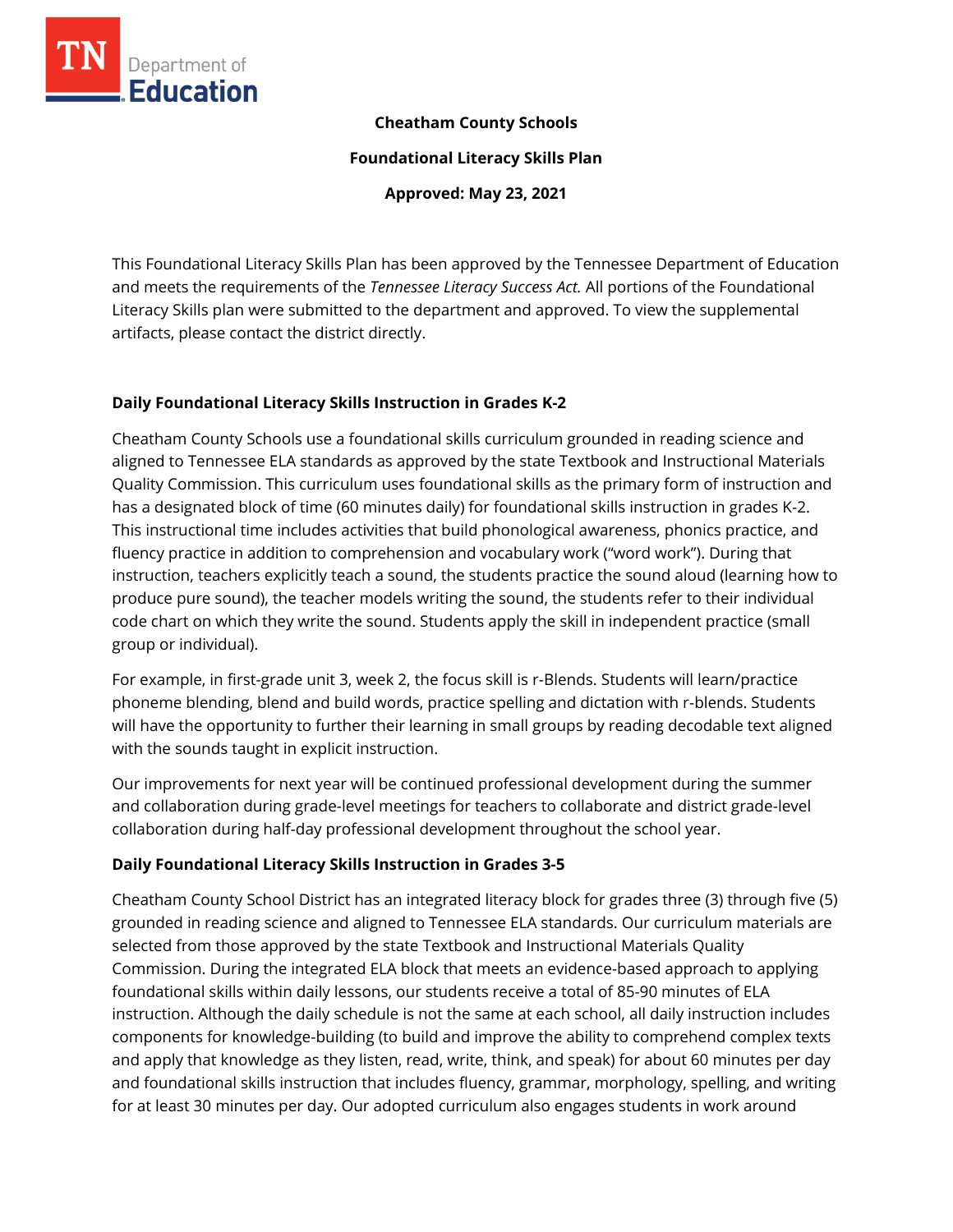Department of Education

fluency, vocabulary, and comprehension. The fluency, vocabulary, and comprehension skills are not taught in isolation, but are embedded within the lesson to ensure continuity, cohesion, and connection.

### **Approved Instructional Materials for Grades K-2**

Benchmark - K-5 Advance

### **Approved Instructional Materials for Grades 3-5**

Benchmark - K-5 Advance

# **Universal Reading Screener for Grades K-5. This screener complies with RTI<sup>2</sup>and Say Dyslexia requirements.**

The CCSD uses EasyCBM as the universal screener for reading. We give universal screening assessments three times a year, in the Fall, Winter, and Spring. We also use it for our progress monitoring in Tiers II and III of RTI2. The screener is listed in the Tennessee RTI² framework manual as a compliant curriculum-based measure.

#### **Intervention Structure and Supports**

In the fall, students are given a universal screener (easyCBM) to determine which students have a significant reading deficiency or are "at-risk". Our school level data teams (grade-level teachers, counselors, school psychologists, and principals) review universal screener data to determine which students score at the 25th percentile or below. Those students demonstrating need are classified as in need of Tier II or Tier III instruction. Students who are tentatively classified as needing Tier II or Tier III interventions are given a diagnostic/survey assessments to determine specific deficits. Students receive daily, small-group intervention for at least 45 minutes in their area of greatest deficit.

We have research-based options for reading intervention support available to our students who are "at-risk" and/or who have been identified with a significant reading deficiency. Our recently adopted ELA curriculum contains an assessment and remediation guide in which teachers can find activities that directly address skill gaps. They can tailor this to the needs of their RTI group of students. If that intervention is not proving to be effective, more intensive, strategic interventions (such as 95 percent Group) become an option. Data teams meet every 4 ½ weeks to determine if a change in the intervention the intervention is needed. The data team also looks at other variables (attendance, engagement, student history) as part of the decision-making process before a change is made to the programming or teacher.

Our students receive explicit instruction in their area of deficit in small groups using research-based materials and strategies. These students are also screened using additional survey level assessments to determine if they have characteristics of dyslexia. Students who do demonstrate those characteristics receive intensive intervention as outlined in the "Say Dyslexia" Law using programs that meet the law's requirements. Our district uses a research-based supplemental program as intervention for students with characteristics of dyslexia. Our district notifies families of students who demonstrate characteristics of dyslexia. Families are notified through the Progress